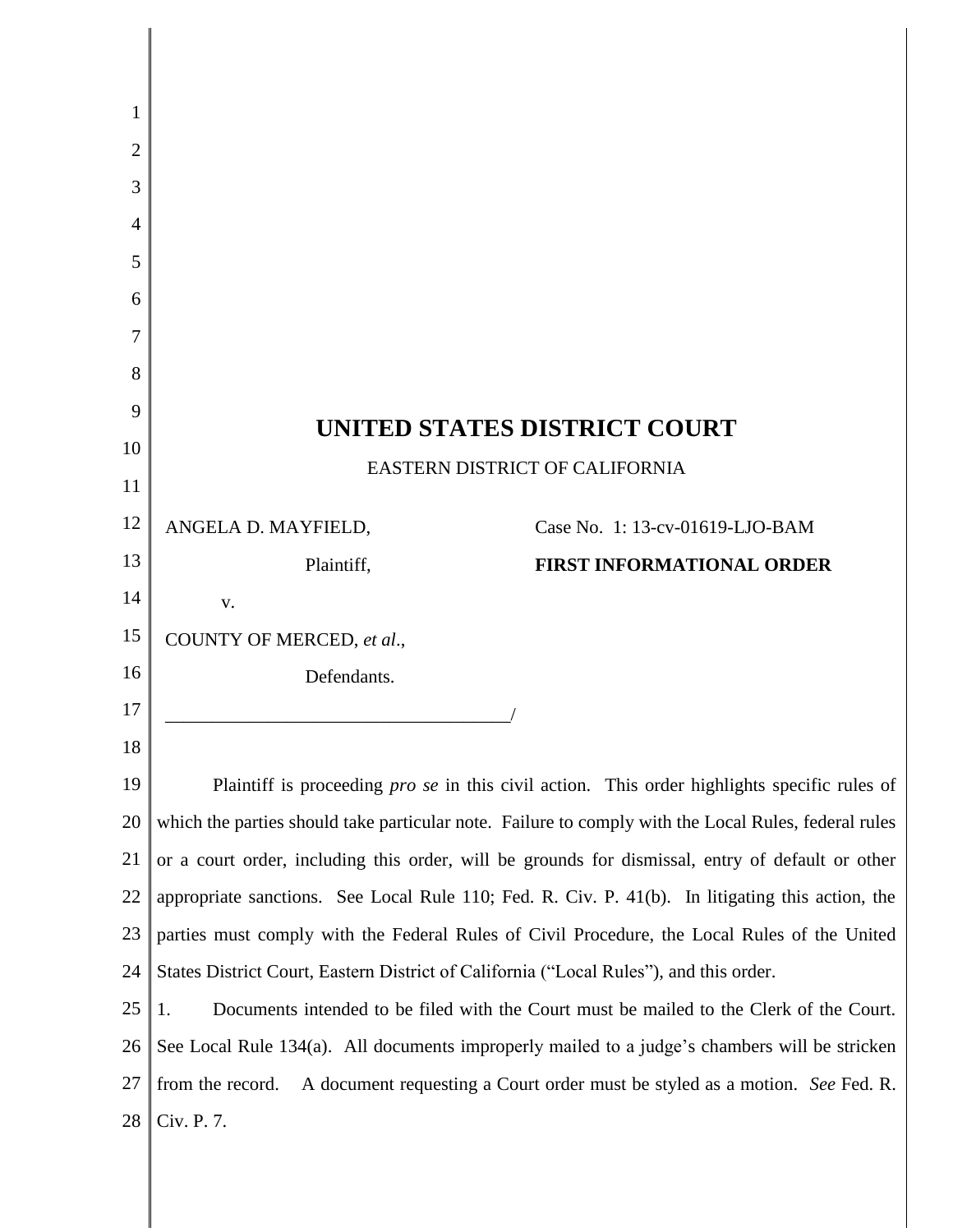1 2 3 4 5 2. Each document submitted for filing must include the original signature(s) of the filing party or parties. Local Rule 131; Fed. R. Civ. P. 11(a). All documents submitted without the required signature(s) will be stricken. Each separate document must be separately stapled. See Local Rule 130. If a document is stapled behind another document, it will not be filed and will not be entered on this Court's docket.

6 7 8 9 10 11 12 13 14 3. All documents filed with the Court must be submitted with an additional legible conformed copy for the Court's use. *See* Local Rule 133(d)(2). A document submitted without an extra copy for the Court's use will be stricken. If the filing party would like a file-stamped copy, that party must include an additional copy for that purpose (i.e., submit an original and two copies, one for the Court's use and one to be returned.) The Court cannot provide copy or mailing service for a party, even for an indigent plaintiff proceeding in forma pauperis. Therefore, if the filing party wishes a file-stamped copy returned, the party must also provide an envelope with adequate postage pre-paid. Copies of documents from the Court file may be obtained at the cost of 50 cents per page.

15 16 17 18 19 20 4. After any defendants have appeared in an action by filing a pleading responsive to the complaint (i.e., an answer or a motion to dismiss), all documents filed with the Court must include a certificate of service stating that a copy of the document was served on the opposing party. See Fed. R. Civ. P. 5; Local Rule 135(c). A document submitted without the required proof of service will be stricken. Where a party is represented, service on the party's attorney of record constitutes effective service.

21 22 23 24 25 5. All filings must bear the file number assigned to the action, followed by the initials of the District Court Judge and the Magistrate Judge to whom the case is assigned. Where plaintiff simultaneously pursues more than one action, he or she must file separate original documents and the appropriate number of copies in each action to which the document pertains. Documents submitted listing more than one case number in the caption will be stricken.

26 27 28 6. The Court cannot serve as a repository for the parties' evidence. The parties may not file evidence with the Court until the course of litigation brings the evidence into question (for example, on a motion for summary judgment, at trial, or when requested by the Court). Evidence

2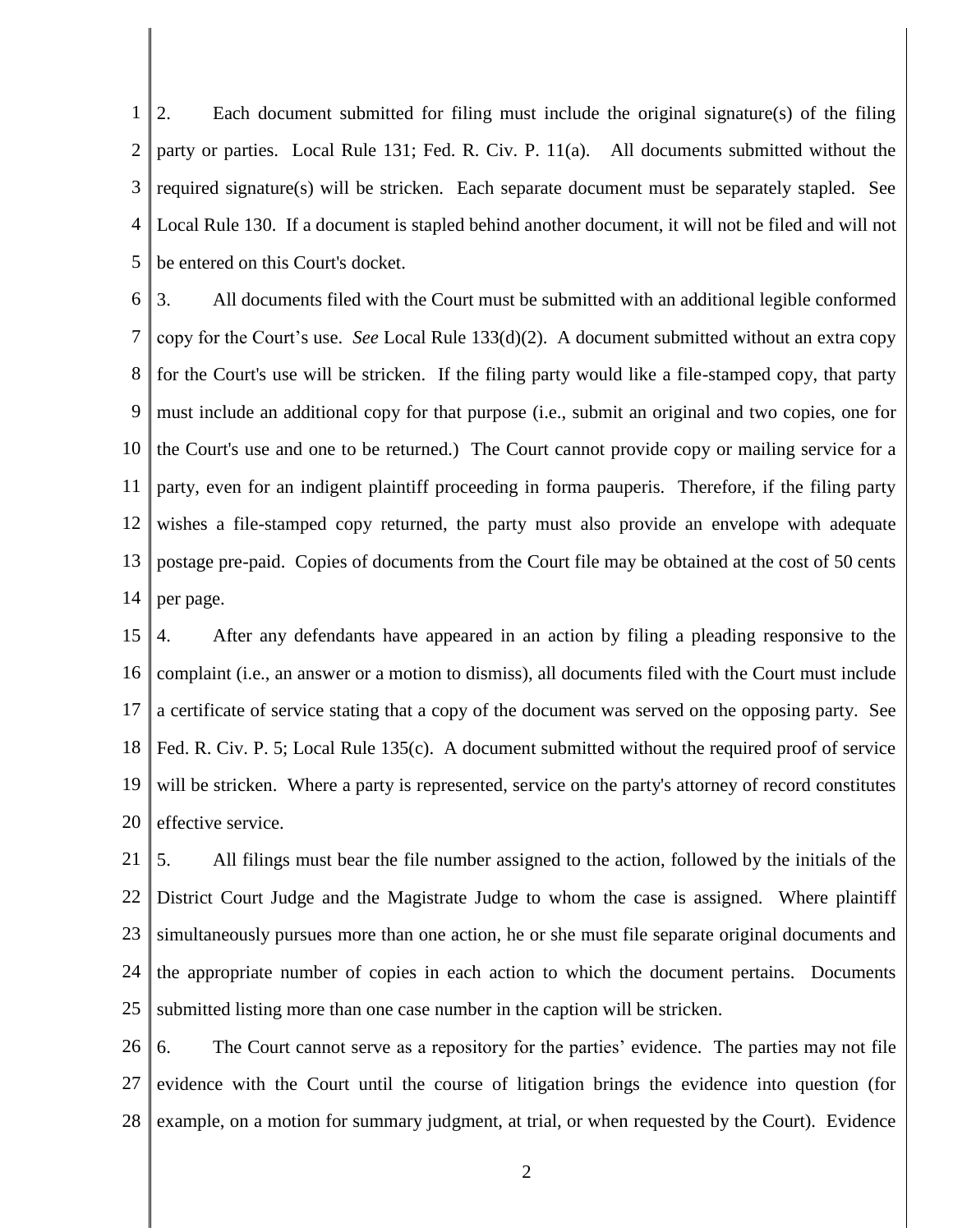1 improperly submitted to the Court will be stricken and returned to the party.

2 3 4 7. All Court deadlines will be strictly enforced. Requests for time extensions must set forth the reason for the extension and must be filed with the Court before the deadline in question. See Local Rule 144.

5 6 7 8 9 10 11 8. A plaintiff proceeding in propria persona has an affirmative duty to keep the Court and opposing parties informed of his or her current address. If a plaintiff moves and fails to file a notice of change of address, service of Court orders at plaintiff's prior address shall constitute effective notice. *See* Local Rule 182(f). If mail directed to plaintiff is returned by the U.S. Postal Service as undeliverable, the Court will not attempt to re-mail it. If the address is not updated within 60 days of the returned mail, the action will be dismissed for failure to prosecute. See Local Rule 183(b).

12 13 14 15 9. Due to the voluminous filings in this district, the Court cannot respond to individual requests for the status of cases; any such requests will be denied. If the parties inform the Court of any address changes in compliance with Local Rule 183(b), the Court will notify the parties of any Court action taken in their case.

16 17 10. Defendants must respond to the complaint within the time provided by the applicable provisions of Fed. R. Civ. P. 12(a).

18 19 20 21 11. Unless otherwise ordered, all motions to dismiss, motions for summary judgment, motions concerning discovery, motions pursuant to Fed. R. Civ. P. 7, 11, 12, 15, 41, 55, 56, 59 and 60, and motions pursuant to Local Rule 110 shall be briefed pursuant to Local Rule 230. Failure to oppose such a motion timely may be deemed a waiver of opposition to the motion.

22 23 24 25 26 27 28 12. At some point in the litigation, one or more defendants may move for summary judgment as to some or all of plaintiff's claims. Such a motion is a request for an order for judgment on some or all of plaintiff's claims in favor of defendants without trial. *See* Fed. R. Civ. P. 56(b). Each defendant's motion will set forth the facts which that defendant contends are not reasonably subject to dispute and that entitle the defendant to judgment as a matter of law. *See* Fed. R. Civ. P. 56(c). Pursuant to *Klingele v. Eikenberry*, 849 F.2d 409 (9th Cir. 1988), plaintiff is advised of the following requirements for opposing a motion for summary judgment made by defendants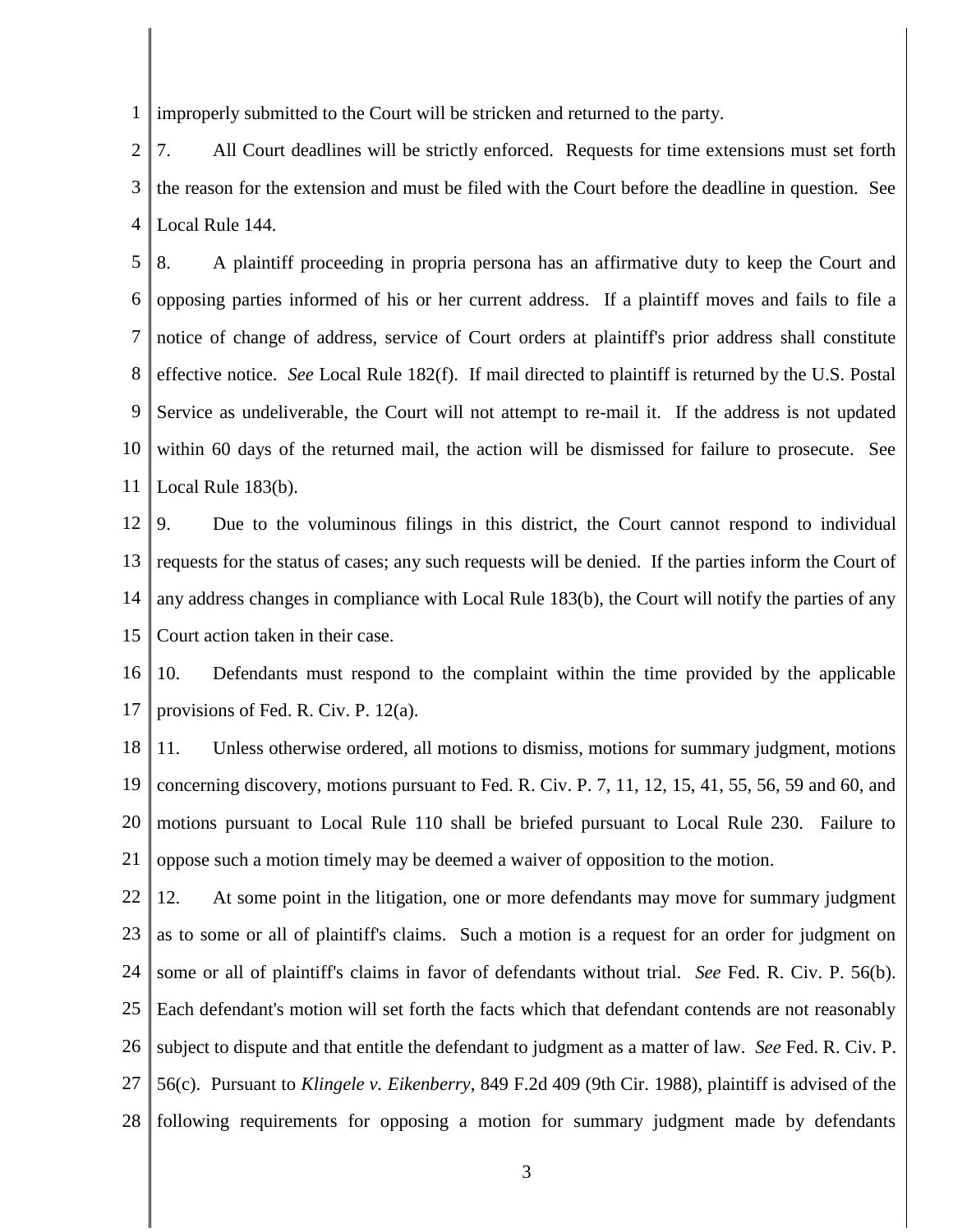1 pursuant to Fed. R. Civ. P. 56.

2 3 4 5 6 7 8 9 10 11 12 13 14 15 16 Plaintiff has the right to oppose a motion for summary judgment. To oppose the motion, plaintiff must show proof of his or her claims. Plaintiff may agree with the facts set forth in a defendant's motion but argue that defendant is not entitled to judgment as a matter of law. Plaintiff may show a defendant's facts are disputed in one or more of the following ways: (1) plaintiff may rely upon statements made under penalty of perjury in the complaint (a) if the complaint shows that plaintiff has personal knowledge of the matters stated and (b) if plaintiff calls the Court's attention to those portions of the complaint upon which plaintiff relies; (2) plaintiff may serve and file affidavits or declarations setting forth the facts which plaintiff believes prove plaintiff's claims (the persons who sign the affidavit or declaration must have personal knowledge of the facts stated); (3) plaintiff may rely upon written records, but plaintiff must prove that the records are what plaintiff claims they are; (4) plaintiff may also rely upon all or any part of the transcript of one or more depositions, answers to interrogatories, or admissions obtained in this proceeding. Should plaintiff fail to contradict the defendant's motion with affidavits, declarations, or other evidence, defendant's evidence will be taken as truth, and final judgment may be entered without a full trial. *See* Fed. R. Civ. P. 56(e).

17 18 19 20 21 22 23 If there is some good reason why such facts are not available to plaintiff when required to oppose such a motion, the Court will consider a request to postpone considering a defendant's motion. See Fed. R. Civ. P. 56(d). If plaintiff does not serve and file a request to postpone consideration of the defendant's motion or written opposition to the motion, the court may consider plaintiff's failure to act as a waiver of opposition to the defendant's motion. Plaintiff's waiver of opposition to the defendant's motion may result in the entry of summary judgment against plaintiff.

13. A motion supported by affidavits or declarations that are unsigned will be stricken.

- 24 25
- 26
- 27
- 
- 28 /././